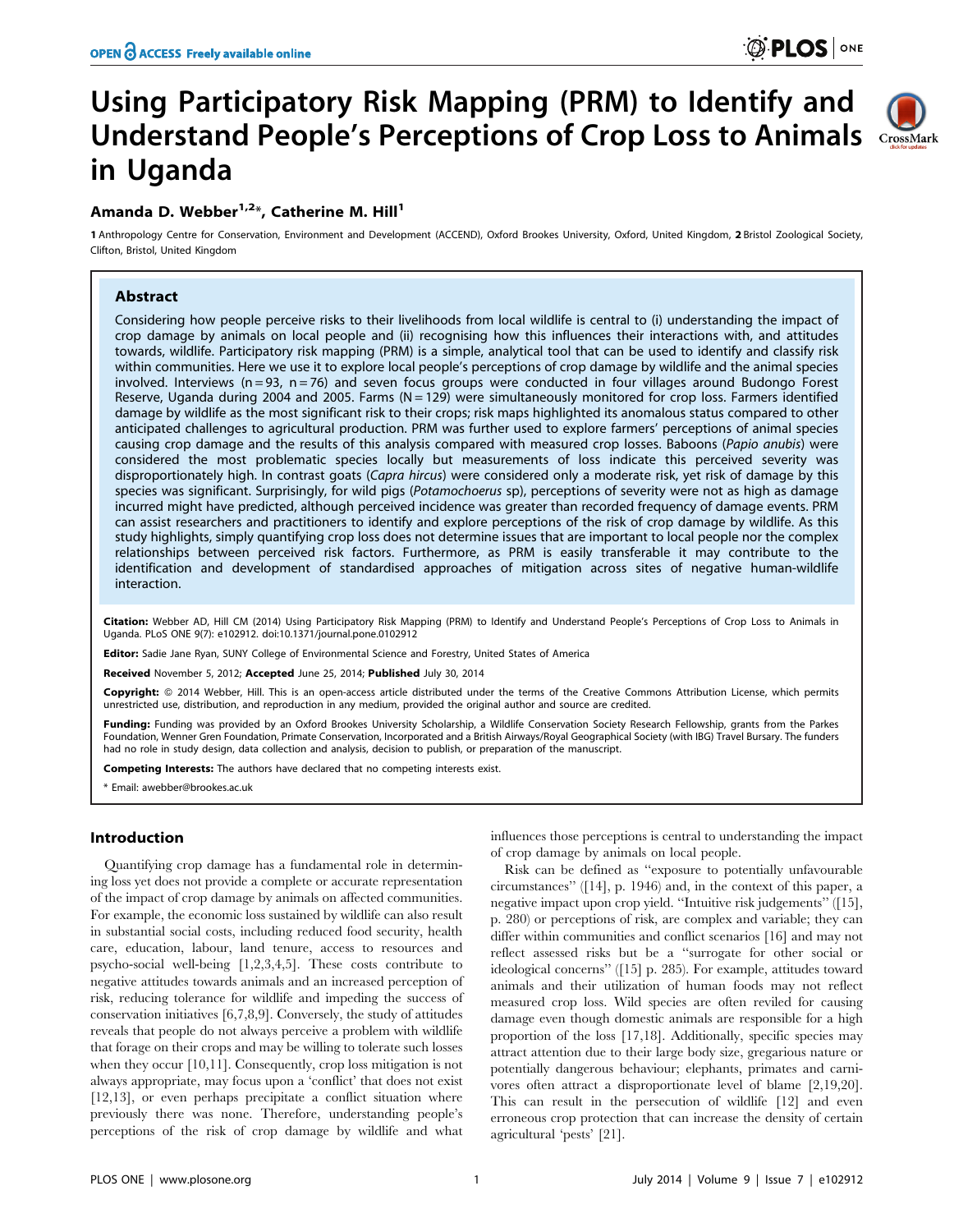The reasons for the disparity between assessed and perceived loss are not always clear. Farmers may simply misidentify the damaging species or misunderstand its relationship with domesticated crops [22,23]. Furthermore, perceptions toward animals may not be a reflection of damage but rather a social tension or a symbolic threat [24,25,26]. Complaints regarding wildlife adjacent to protected areas can reveal discontent with conservation legislation and subsequent limitations in access to resources [25,26]. To manage or mitigate conflicts around wildlife it is important to understand not only whether local people perceive a problem, and if so what it is, but also to explore factors that may influence their views [27,28]. This is vital as risk perceptions are persistent (even in the face of contradictory empirical evidence) and they can impact upon the acceptance of future information [15,29]. It is also not appropriate to rely on measures of assessed risk to mitigate conflict as they may not address the true reasons for people's behaviour [16]. Indeed, research shows that it is social and psychological factors that drive retaliatory killing of 'conflict' animals and not levels of damage [26].

Here we adopt a technique called participatory risk mapping (PRM), first developed by Smith et al. [14] to order and classify sources of risk faced by livestock producers in East Africa. It was further tested by Quinn et al. [30] who examined perceptions of risks to livelihood more widely to include pastoral and agricultural communities in Tanzania. More recently, PRM has been used by a small number of researchers interested in human-wildlife interactions. For example, Baird et al. [16] explored the impact of a National Park on risk perceptions in Tanzania and Inskip et al. [28] examined perceptions of the risk of a single wild animal species (tigers) compared with other livelihood risks in Bangladesh. Kahler et al. [31] also used PRM to create spatial maps of the perceived risk of poaching in Namibia (these were compared with poaching events using Geographic Information Systems, GIS). Using data from interviews and focus groups, we use PRM to identify and rank risk factors that farmers consider detrimental to their agricultural productivity, including wild animals. We then extend the method to compare perceived risk of crop loss to particular animal species against measured losses using the same approach. We demonstrate how PRM can contribute to our understanding of human-wildlife interactions at the local level; perceived and assessed risk are not analogous at this site and this simple tool highlights areas of potential conflict and mitigation. This extension to current PRM methods could have significance for those who require a holistic understanding in order to develop effective mitigation, targeting farmer priorities, particularly where time and funding resources are limited. To our knowledge, this is the first study to use this effective and easy to use tool to examine the relationship between measured and perceived risk in a humanwildlife interaction scenario.

## Methods

#### Ethics statement

Ethics clearance was granted by Oxford Brookes University Research Ethics Committee prior to beginning data collection (including the specific methods adopted for obtaining and recording informed consent). Only those people who gave verbal consent were included in the study and their personal information was recorded separately to maintain anonymity during analysis and reporting. The procedure adopted for ensuring informed consent in a predominantly illiterate population, where the culture is based primarily on an oral tradition, entailed explaining the purpose and scope of the research verbally to each farmer, outlining what participation would entail, and giving them time to reflect on this information and ask questions of the research team, prior to giving their consent to participate. It was also stressed to potential participants that participation was voluntary and they could withdraw at any time. Individuals' consent to participate was recorded in writing by AW because the use of a digital voice recorder was considered overly intrusive. Consent was renegotiated with each participant at every stage of the project as recommended by the Association of Social Anthropologists [32], and a written record of their willingness to participate kept by AW.

#### Study site

The study was carried out in 4 villages (Kyempunu, Nyabyeya II, Fundudolo, Nyakafunjo) at the southern edge of the Budongo Forest Reserve (BFR), Uganda (Figure 1). These villages, and associated agricultural areas, were selected because of their proximity to animal habitat; all bordered a forest fragment or BFR so were likely to experience wildlife incursions. A strip of land  $(1 \text{ km} \times 0.5 \text{ km})$  next to the forest edge was identified in each village and all farmers within these areas were invited to participate in the study, after Naughton-Treves [17]. Only one farmer in 2005 indicated they wished to withdraw from the research project; all data relating to them were excluded from the analysis. The final sample comprised 129 farms (total of 169 fields).

This was an economically poor and vulnerable population [1,33]. Approximately one third of the study sample was over 46 years old and 26% had no formal education. Almost 70% were dependent on farming as their main source of income; despite this mean farm size was particularly small at 0.65 ha [34]. Twenty different ethnic groups were represented within the sample although only 4% were from the native Banyoro [34]. Over half of the participants (53%) were from the West Nile/Northern Uganda region and this reflects migration due to employment opportunities and civil unrest in these areas [1]. It also suggests that migrants were disproportionally represented on the forest edge as seen at other sites [35].

Data were collected by AW and three Field Assistants (FAs) for 13 months between February 2004 and November 2005 to coincide with growing seasons. The FAs (2 male, 1 female) were chosen to reflect a range of ethnic backgrounds, age and gender to enable the study to work as efficiently in the local community as possible. The Lead Researcher (AW) is female, ensuring a gender balanced research group. All three FAs were recommended to AW and then employed for a trial period to assess their suitability for the role. They all had farming experience and lived locally, although not in the 4 study villages. This ensured they were familiar with the area but potential conflicts of interest were reduced. The three FAs were, between them, fluent in all the main languages spoken locally including KiSwahili, Runyoro, Lugbara, Alur and Okebu. This was essential as it soon became apparent that the KiSwahili learnt by AW in the UK was very different from the local version in use at the study site. To integrate into the community, the research team travelled by foot or bicycle (the most common modes of transport locally), ate in local markets and spent time in farms participating in agricultural tasks (e.g. hoeing and weeding). Inevitably, there were potential sources of bias associated with the presence of an international researcher and the use of local FAs. However, extended interaction with the local community during 13 months of fieldwork, especially time spent in the villages outside of systematic data collection activities, combined with AW adopting a reflexive approach, helped minimise potential sources of bias within the data sets collected.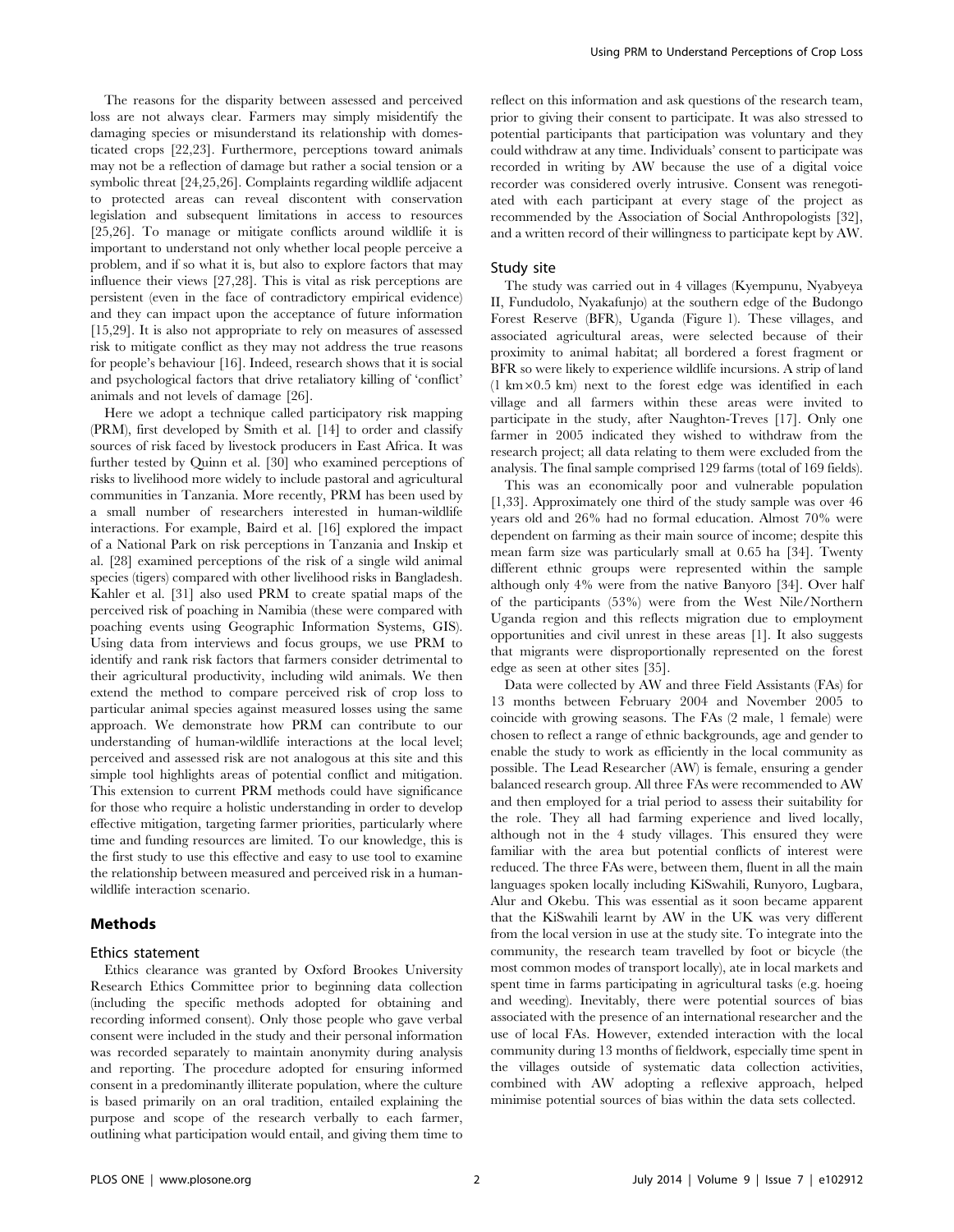

Figure 1. Map showing the location of the four study areas in relation to Budongo Forest Reserve (inset Uganda country map). Adapted from Webber et al. 2007 [63]. doi:10.1371/journal.pone.0102912.g001

### Monitoring crop losses

Study farms were surveyed at weekly intervals during the periods March to end of July 2004 (study season 1), March to end of July 2005 (study season 2) and August to November 2005 (study season 3) to monitor crop damage by wild and domestic animals of 2 kg or above (large vertebrates). AW and/or the three FAs systematically walked around and through each crop within each field taking care to scan and record crop damage events but not to damage standing crops.

The total number and type of crops grown were assessed for each field  $(N = 169)$  and recorded during each study/growing season. Damage was measured directly in  $m<sup>2</sup>$  for crops with dense groundcover i.e., beans and groundnuts. Average planting density was calculated for all other crops [35] by selecting 4 random samples of each crop and obtaining the mean number of stems grown (or heaps for sweet potato) in a  $100 \text{ m}^2$  area. Damage for these crops (e.g., maize, cassava, sweet potato) was measured by counting damaged stems or heaps and converting to  $m<sup>2</sup>$  using average planting densities. Externally visible plant parts/planting regimes were counted (i.e., stems and heaps rather than tubers) for greater accuracy and ease of recording. Spoor, dental impressions, scat and damage patterns were used by the research team to identify species causing crop damage. The Field Assistants were trained by AW but had each been farming for a long time and were experienced at identifying crop damage and the animal responsible. To ensure inter observer reliability, the research team worked in pairs to record crop damage. Both individuals had to agree on the animal causing damage and AW rotated around each pair. At least 2 pieces of secondary evidence were required to confirm identification of animal species; where this was not available, or crop damage was more than 1 week old, that damage event was not assigned to a particular animal species. The presence of damage by other factors (weather, insects, termites and people) was also recorded.

#### Identifying Perceived Risks: Semi-Structured Interviews

Semi-structured interviews (SSIs) with farming households included in the crop damage survey were initially conducted during April through to June 2004. One adult representative from each household/farm (the individual most frequently encountered in the field) was invited to participate  $(n = 93$  as some farms were not regularly attended by farmers). Follow up interviews were completed during August through to November 2005 ( $n = 76$ ) to further examine perceptions. Every effort was made to use the same individual for both interviews but where this was not possible (11), another household member was approached. Demographic information was recorded for all  $104$  interviewees (Male =  $62$ , Female  $= 42$ ).

Interviews were conducted in farmers' fields or homes with the help of a FA as translator. Responses were noted by the research team as voice recordings were considered too invasive for this research. Much has been written on the limitations of using translators within social research [36]. However, with multiple languages in the study sample, translators were essential to the success of this project. Pilot interviews and weekly meetings of the research team were conducted to ensure that research concepts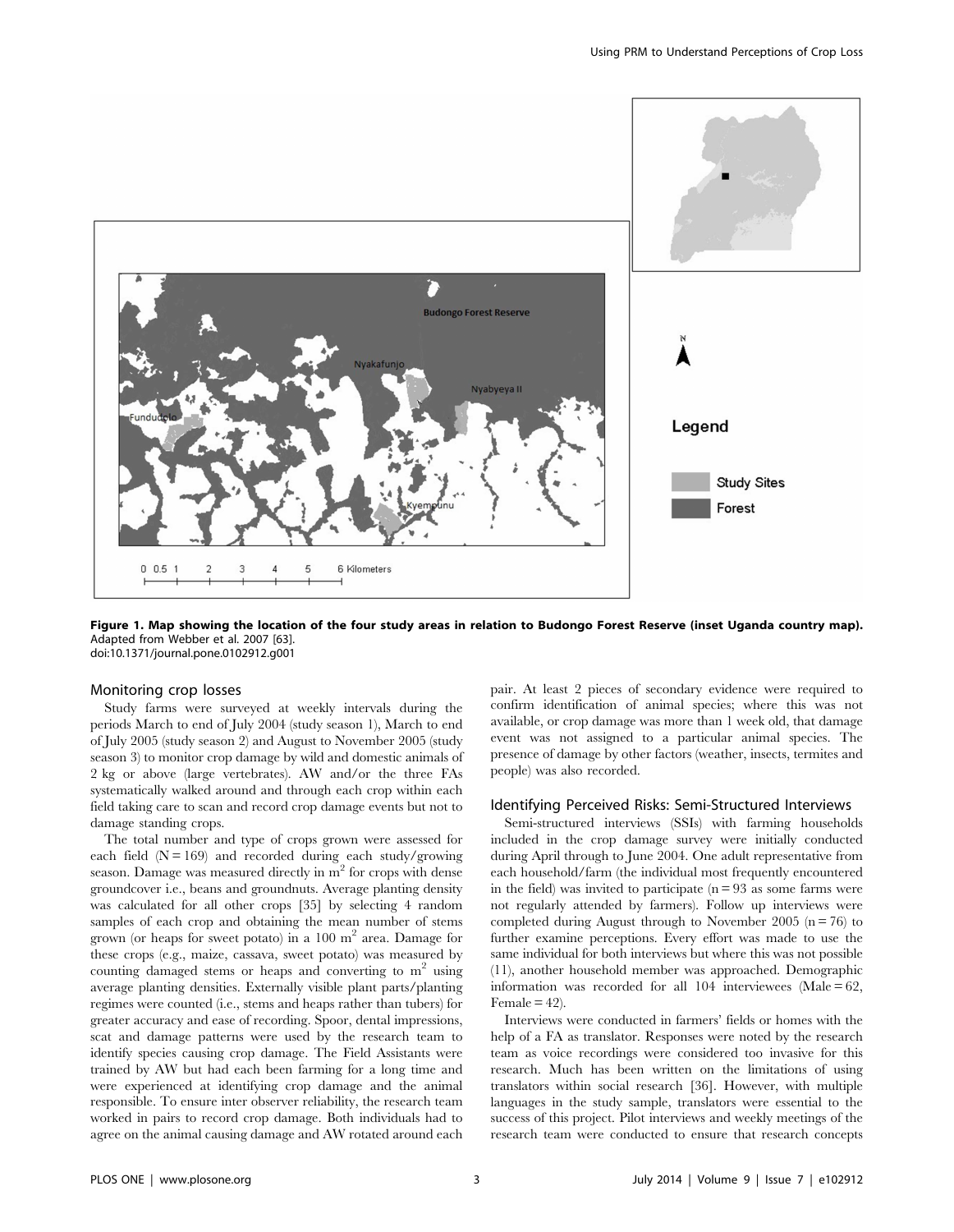and relevant cultural knowledge were explored between team members (e.g., myths and the utilization of trees/animal species by different ethnic groups). These elements were also discussed with other bilingual local people to confirm the validity of the data collected.

During SSIs, farmers were asked to list all the problems they could or might experience with their crops. Responses were translated into English and organised into categories retaining distinctions made by the participants [14]. As Smith et al. [14] and Inskip et al. [28] highlight, it is important to choose local words that accurately reflect the concept of subjective risk. Therefore, language was discussed in depth among the research team in advance of the interviews to ensure that all translation expressed the concepts of 'anticipated problem', 'concern' and 'worry'. For clarity we will use the term 'risk' throughout this paper. Where farmers identified crop damage by animals as a 'risk' they might experience, they were then asked to list the various species involved. This was asked before any specific questions examining crop loss to avoid leading the participant [28]. There was no limit to the number of responses people could give, therefore the number of 'risks' varied for each interviewee.

To understand the attitudes of local people towards specific animals more fully, interviewees were also asked to assign one word to describe different animals (baboons, wild pigs, monkeys, bush duikers, goats and chimpanzees). The species were selected by the researcher as they either cause the most damage in fields in this area or they have high conservation significance i.e., chimpanzees (Pan troglodytes schweinfurthii) [34,37,38]. The selected words were translated and categorised by the research team. Due to the inherent difficulty in translating these concepts across multiple local languages, this was discussed at length. Having FAs from a range of different ethnic backgrounds with knowledge of a multitude of different languages and the appropriate cultural context was invaluable at this stage.

It should be noted that several species of primate (blue monkey - Cercopithecus mitis stuhlmanni, red-tailed monkey - Cercopithecus ascanius schmidti and black and white colobus - Colobus guereza occidentalis) were combined into the category of 'Monkey' for data analysis. Picture cards were used in the early stages of this research project and this helped to ascertain how these animals were considered and distinguished linguistically by local people; while the majority could distinguish between monkey species this was not usually done unless they were asked specifically to identify them individually. Additionally, it was very difficult to differentiate between secondary damage evidence for monkey species. Therefore, lumping these three species was appropriate for this study. Clearly baboons (Papio anubis) are also monkeys from a taxonomic perspective but their terrestrial behaviour meant that local people responded very differently to them [18]. It was therefore appropriate to consider baboons in a category of their own.

## Focus Groups

Additional information was collected in 7 focus groups; participants were randomly sampled from within each study area  $(n=31)$ . As Bloor et al [39] note, recruiting small numbers of people to groups does increase the risk of poor attendance and limited interaction. However, using a small number of participants can be more useful as a natural setting for discussion. Focus groups were used to contextualise information and explore issues raised in the SSIs in more detail to gain a better understanding of the perceived risk of crop damage by animals when compared with other threats to crop yield. Focus groups also provided a useful opportunity to explore attitudes towards different animal species.

A structured topic guide was used in this study to allow for a consistent approach in both delivery and the final analysis [40,41]. Men and women worked in separate groups to encourage open and honest discussion; men are generally the dominant gender in rural Uganda and it was important to ensure that women could express their views without fear of intimidation or retribution [42,43]. Focus group data were pooled as this paper is concerned with providing general perceptions and group norms to support the SSI results as opposed to a detailed examination of gender differences. FAs assumed the role of Facilitators and the sessions were translated immediately and points noted by AW and/or another FA. Using 'indigenous researchers' as facilitators had the advantage of (i) relaxing the participants, (ii) potentially encouraging more honest responses, and (iii) enabling the FAs to gain valuable research skills [39]. There are inevitably some limitations with FAs assuming this role, e.g. over familiarity with participants and cultural hierarchies between individuals, but the team frequently discussed this issue in order to try and minimise its impact.

#### Risk Maps and Indices

To analyse the 'risks' that local people identify as threatening crop productivity, risk maps were produced as per Smith et al. [14] and Quinn et al. [30]. A severity index was calculated for each risk as follows,  $Si = 1+(r-1)/(n-1)$ , where r is the rank based on the order of response by the interviewee and n the total number of risks listed by that respondent [30]. The mean distribution was calculated for all respondents who highlighted the risk and this created a score from 1 (most severe) to 2 (least severe). An incidence index  $(I_j)$  was created to measure the proportion of respondents stating a particular risk; this score ranges from 0 (not mentioned) to 1 (mentioned by all). By dividing incidence by severity a risk index was created  $(R j)$ ; the higher this figure, the larger the perceived risk of the problem.

Additionally, risk maps were produced to compare farmers' perceived risk of crop damage by specific wildlife species with measured crop damage caused by those same species. To do this a severity index was developed for each farm that experienced crop damage; r was based on the rank of area damaged in each farm by a particular species (within each farm species were ranked by the area they damaged) and n was the total number of animal species recorded damaging crops in that farm. The incidence index reflects the proportion of farms experiencing crop damage by each species. The perceived risk of specific animal species was calculated from interview data using the method outlined above. A severity index,  $Sj = 1+(r-1)/(n-1)$  was created where r was the rank based on the order (and thus magnitude of risk) of each species by the interviewee and n the total number of species listed by that respondent [30]. The mean distribution was then calculated for all respondents who highlighted the risk and this created a severity score. An incidence index  $(I<sub>i</sub>)$  was created to measure the proportion of respondents stating that a particular species damaged their crops. As above, the risk index was created by dividing incidence by severity. Perceived and assessed risk indexes were then plotted on the same graph to give a visual representation of any similarities or differences and the direction of variance.

## Results

#### Measured Crop Damage

A number of different sources of crop damage were recorded in farms around BFR; large vertebrates (e.g., primates and ungulates), insects, termites/stemborers, birds, disease, weather,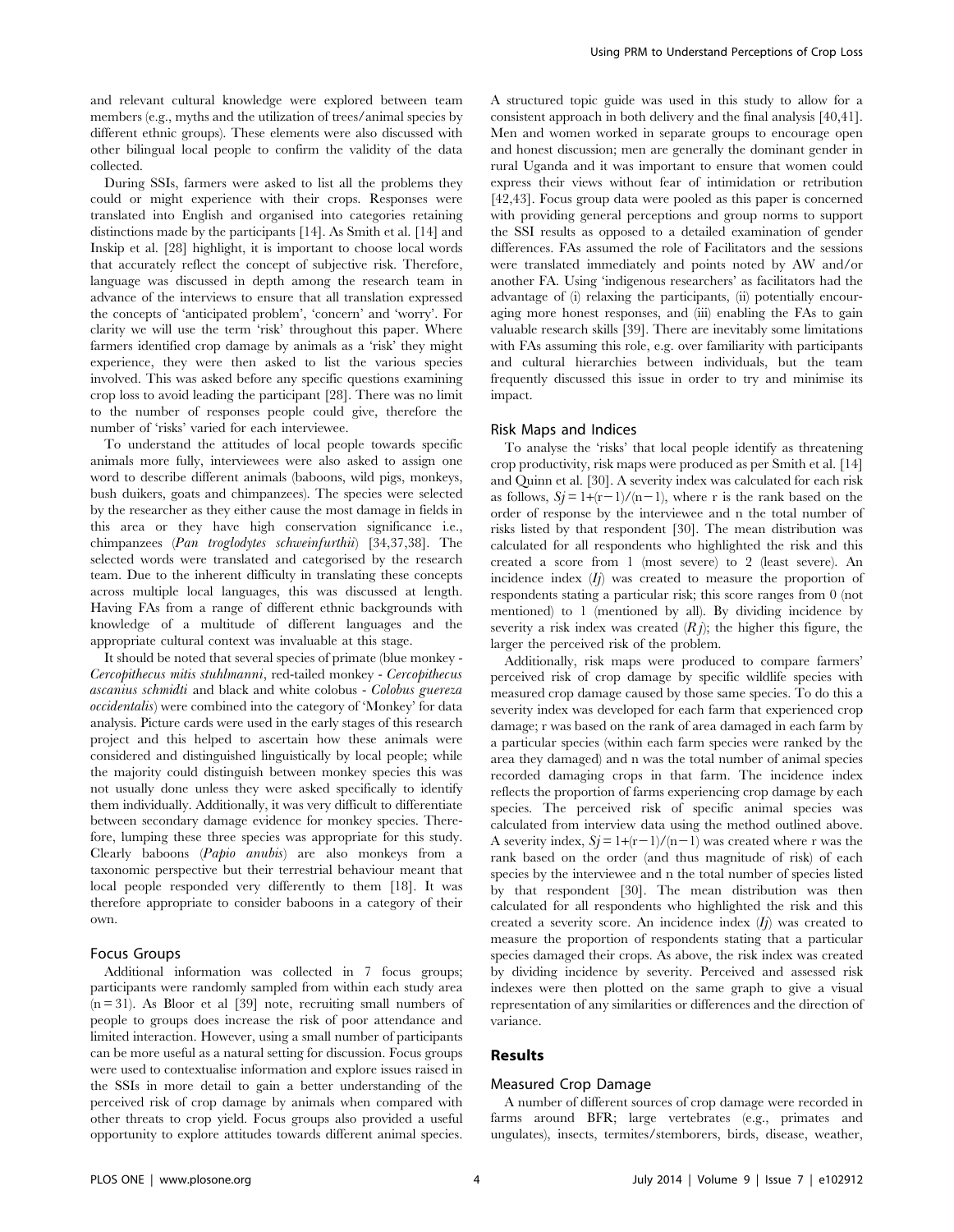people and small vertebrates. Eighty percent  $(n = 104)$  of farms experienced at least one damage event by large vertebrates but this was not the most frequently recorded cause of crop damage. Evidence for insect damage (including crickets, grasshoppers and caterpillars) was found in 82% of farms studied ( $n = 106$ ). As farmers categorised insects by the type of damage they caused, termites and other stem borers were considered separately; their stem damage was seen in 74% of farms  $(n = 96)$ . Damage patterns by birds meant farmers also considered them differently to other wildlife, consequently we categorised them separately; more than a third of farms had evidence of bird damage to crops. In addition, crop disease (including cassava mosaic, maize streak and banana wilt) was observed in  $42\%$  of farms  $(n = 54)$ .

Evidence of crop damage caused by extreme weather was a feature of 39% of farms  $(n = 50)$  and included hailstones, strong winds, flooding and drought. Perhaps the most surprising damage was due to people;  $28\%$  of farms ( $n = 36$ ) experienced crop loss as a result of careless weeding, out of control fires, children playing and flattening by vehicles.

Crop damage by large vertebrates was a common problem in this area; 689 damage events were recorded and a total of  $6093.7 \text{ m}^2$  of agricultural crops damaged over the three field seasons. Eleven large vertebrate species damaged cultivated crops at the study site (Table 1). Wild animals were responsible for more than half of all recorded damage events  $(n = 394, 57%)$  and over 62% of area lost (3791.36 m<sup>2</sup>). Baboons were responsible for 33% of the area damaged at this site (2059.5 m<sup>2</sup>). Monkeys also foraged in crops  $(13\%)$  but only 212.1 m<sup>2</sup> of damage was due to these animals. Twelve percent of all crop damage events and 16% of the total area lost was attributed to wild pigs (Potamochoerus sp.). Damage by chimpanzees was rarely recorded. Domestic species were responsible for 41% of all damage events  $(n = 282)$ , with goats (Capra hircus) causing the largest proportion of this loss  $(36\% \text{ of crop rails and } 1664.6 \text{ m}^2 \text{ of damage}).$ 

## Perceptions of Crop Damage Proportional to Other Risks

Interviewees  $(n = 93)$  listed a series of different risks to their crops that we later grouped into 11 categories to create a risk index (Table 2). These included crop raiding wildlife, insects, poor soil and lack of land. (We use the term 'crop raiding' here only because this is how these activities are referred to locally and more widely in Uganda). Crop damage by wildlife had a much higher risk index than other risks in all villages. Termites and poor weather conditions were also considered a risk around BFR.

A risk map overview was created (Figure 2) to demonstrate graphically the relationship between frequency and severity of response. Crop damage by wildlife stands apart from other perceived risks because it has a high severity index  $(S = 1.103)$  and the highest incidence index of all issues  $(I = 0.775)$ . By contrast, thieves score highly on the severity index  $(S = 1)$  but only a few farmers perceive them to be a problem  $(I= 0.022)$ . It is important to note here that during discussions of general risks experienced by farmers, domestic animals, and specifically goats, were not identified as a significant cause of crop loss.

#### Perceptions of Specific Animal Species

Baboons were considered the most problematic species within the study (Table 3). Many people described them as the 'enemy' and they were perceived to be highly destructive with negative character traits; 'greedy', and 'thief'. Farmers discussed how 'baboons will destroy even what they do not eat' and that they 'come just to spoil not to eat'. Perceived severity and incidence indexes were higher than assessed risk, suggesting local people believe baboons are a greater risk than analysis of damage (proportional to other species causing crop damage) demonstrates. Wild pigs were also mentioned by many interviewees but were regarded as less problematic than baboons (Table 3/Figure 3). During SSIs they were described as the 'enemy' but to a lesser extent; most words used ('destroyer', 'grader', 'sweeper' and

Table 1. Frequency of crop damage events and area damaged  $(m^2)$  by animal species (bold figures indicate the highest rank for that category).

| <b>Crop Foraging Species</b> | <b>Latin Name</b>              | Damage Events (Freq) | Area Damaged $(m2)$ |
|------------------------------|--------------------------------|----------------------|---------------------|
| Wild                         |                                | 394                  | 3791.36             |
| <b>Bush Duiker</b>           | Sylvicapra grimmia             | 35                   | 353.5               |
| Monkey                       | Cercopithecus & Colobus sp.    | 92                   | 212.1               |
| Baboon                       | Papio anubis                   | 164                  | 2059.5              |
| Chimpanzee                   | Pan troglodytes schweinfurthii | 13                   | 8.9                 |
| Wild Pig                     | Potamochoerus sp. <sup>1</sup> | 83                   | 1006.8              |
| <b>Buffalo</b>               | Syncerus caffer                | $\overline{4}$       | 137.36              |
| Porcupine                    | Hystrix cristata               | 3                    | 13.2                |
| Domestic                     |                                | 282                  | 2033.6              |
| Goat                         | Capra hircus                   | 250                  | 1664.6              |
| Domestic Pig                 | Sus scrofa                     | 19                   | 123.8               |
| Cow                          | Bos taurus                     | 12                   | 244.5               |
| Sheep                        | Ovis aries                     | 1                    | 0.7                 |
| Pig <sup>2</sup>             |                                | 13                   | 269                 |
| <b>Total</b>                 |                                | 689                  | 6093.7              |

<sup>1</sup>Previous studies refer to the presence of P. porcus in this area [1,43] although it has been suggested that it should be P. larvatus at the edge of its range [62]. It is not possible to verify the taxonomy of this species as no wild pigs were observed during the study.

<sup>2</sup>Secondary evidence at the crop damage site confirmed the animal responsible to be pig; however, in these cases it was not possible to determine whether it was a wild or domestic species.

doi:10.1371/journal.pone.0102912.t001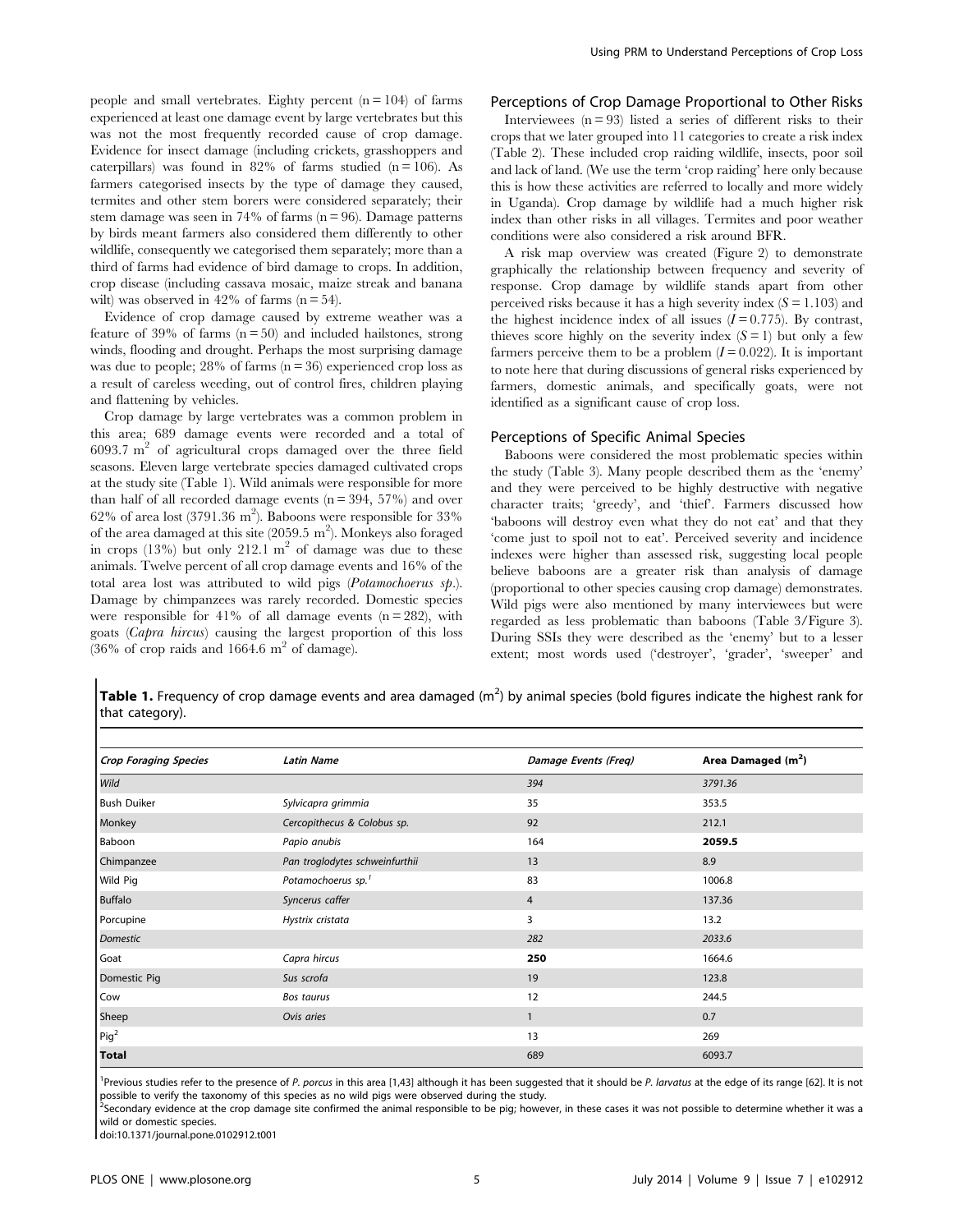Table 2. Risk index of perceived problems experienced with crops; bold figures denote the highest ranking issue; X indicates no response (159 responses); high index values indicate risks perceived as most significant.

|                             | <b>Total Risk Index</b> | Kyempunu Risk Index | Nyabyeya II Risk Index | <b>Fundudolo Risk Index</b> | Nyakafunjo Risk Index |
|-----------------------------|-------------------------|---------------------|------------------------|-----------------------------|-----------------------|
| <b>Crop Raiding Animals</b> | 0.702                   | 0.693               | 0.732                  | 0.743                       | 0.630                 |
| Termites                    | 0.125                   | 0.250               | 0.129                  | 0.070                       | 0.123                 |
| Insects                     | 0.072                   | 0.112               | 0.112                  | 0.055                       | 0.058                 |
| Weather                     | 0.120                   | 0.113               | 0.213                  | 0.055                       | 0.116                 |
| Poor Soil <sup>1</sup>      | 0.062                   | 0.083               | 0.112                  | 0.035                       | 0.023                 |
| Weeds                       | 0.015                   | X                   | X                      | 0.015                       | X                     |
| <b>Birds</b>                | 0.007                   | 0.041               | X                      | X                           | X                     |
| Land Ownership <sup>2</sup> | 0.006                   | X                   | X                      | Χ                           | 0.015                 |
| Lack of Land                | 0.013                   | X                   | X                      | 0.015                       | 0.020                 |
| Planting Strategies         | 0.006                   | X                   | X                      | Χ                           | 0.035                 |
| Thieves <sup>3</sup>        | 0.022                   | X                   | X                      | 0.03                        | 0.03                  |

<sup>1</sup>Too many stones, poor quality, marrum (laterite) soil, over use.

<sup>2</sup>Not experienced by crops per se but farmers referred to this to describe concern with unofficial, indistinct and, in some cases, temporary land use agreements.<br><sup>3</sup>Included in this category are people who take food crops <sup>3</sup>Included in this category are people who take food crops or sugar cane from farms without the owner's permission.

doi:10.1371/journal.pone.0102912.t002

'tractor') refer to the manner in which wild pigs damaged farms. Surprisingly, perceptions of severity were not as high as recorded damage, although perceived incidence was greater than frequency of damage events recorded (Table 3).

Monkeys were described as 'thieves' because they were observed 'peeping' and 'hiding' in vegetation, particularly near farm boundaries. Words used during SSIs to describe monkeys were positive considering many farmers were referring to crop damage experiences; monkeys were described as 'clever' and 'faithful'. However some people referred to monkeys as 'destroyer' and 'bad character' due to their destruction of food crops and a few respondents perceived monkeys to be a moderate risk to agricultural productivity (Table 3/Figure 3). PRM highlighted that bush duikers were considered to be a severe risk by a few people. Words chosen to describe bush duikers (Sylvicapra

grimmia) ranged from 'good character' and 'clever' to 'enemy'. They were also regarded as intelligent because they are 'fast', 'difficult to trap' and 'selective' in the crops they damage. Monkeys and bush duikers also had a higher rate of assessed rather than perceived incidence but for severity the results were reversed; perceptions of loss were greater than observed crop damage, proportional to other species.

Chimpanzees were considered to be a moderate risk by several farmers but perceptions of this species were predominately positive (Table 3/Figure 3). Participants in SSIs described them as 'human', 'humble' and 'respectful', considered to 'walk gently' and be 'disciplined' in their crop damage, only removing as many food items as they need. However, some farmers did fear chimpanzees, describing them as 'friendly but dangerous'. Interestingly, the only time chimpanzees were considered



Figure 2. Risk map overview depicting farmers' perceptions of crop damage by animals proportional to other risks to agricultural production (159 responses). Severity is measured from 1 (most severe) to 2 (least severe). Risk index rank is in parenthesis. doi:10.1371/journal.pone.0102912.g002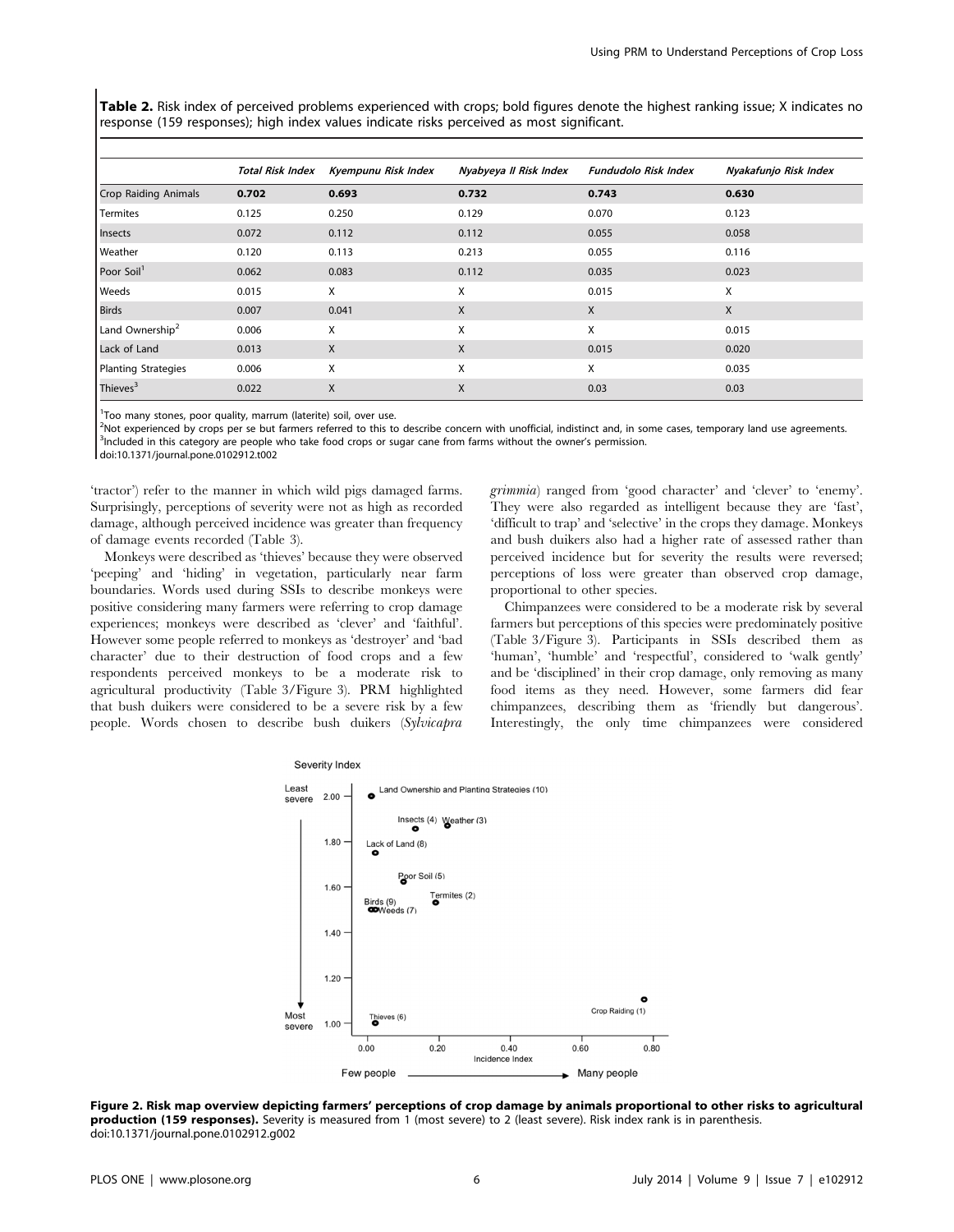



'destroyers' was if the interviewee was discussing sugar cane. If measured loss to chimpanzees was indeed under-represented in this study, assessed and perceived risk appears very similar for this species (see Table 3).

Goats were considered a moderate risk by interviewees. They were perceived in a very different way to wild species; damage by this 'little destroyer' as they were referred to during SSIs, was considered the result of negligence on the part of the owner ('home property' and the 'farmer's responsibility'). Goats had the most significant variation between assessed and perceived risk; area damaged and the number of farms experiencing damage to this species were proportionally much higher than local people stated (Figure 3/Table 3).

## **Discussion**

### Crop Damage as an External Issue

Crop damage by wildlife was one of many risks people reportedly experience with their crops. Insects, poor weather conditions and lack of land were also believed to impact negatively on rural livelihoods. Farm monitoring confirmed crop damage by wildlife was a significant problem in the study farms; however it was not the most prevalent issue and insect damage was recorded more regularly. Despite this, farmers considered crop damage by wildlife to be a more significant risk than other factors. This is consistent with other studies [1,23,44,45] and suggests that farmers are less tolerant towards crop damage by wildlife. Understanding this disparity is vital for those engaged in conflict mitigation.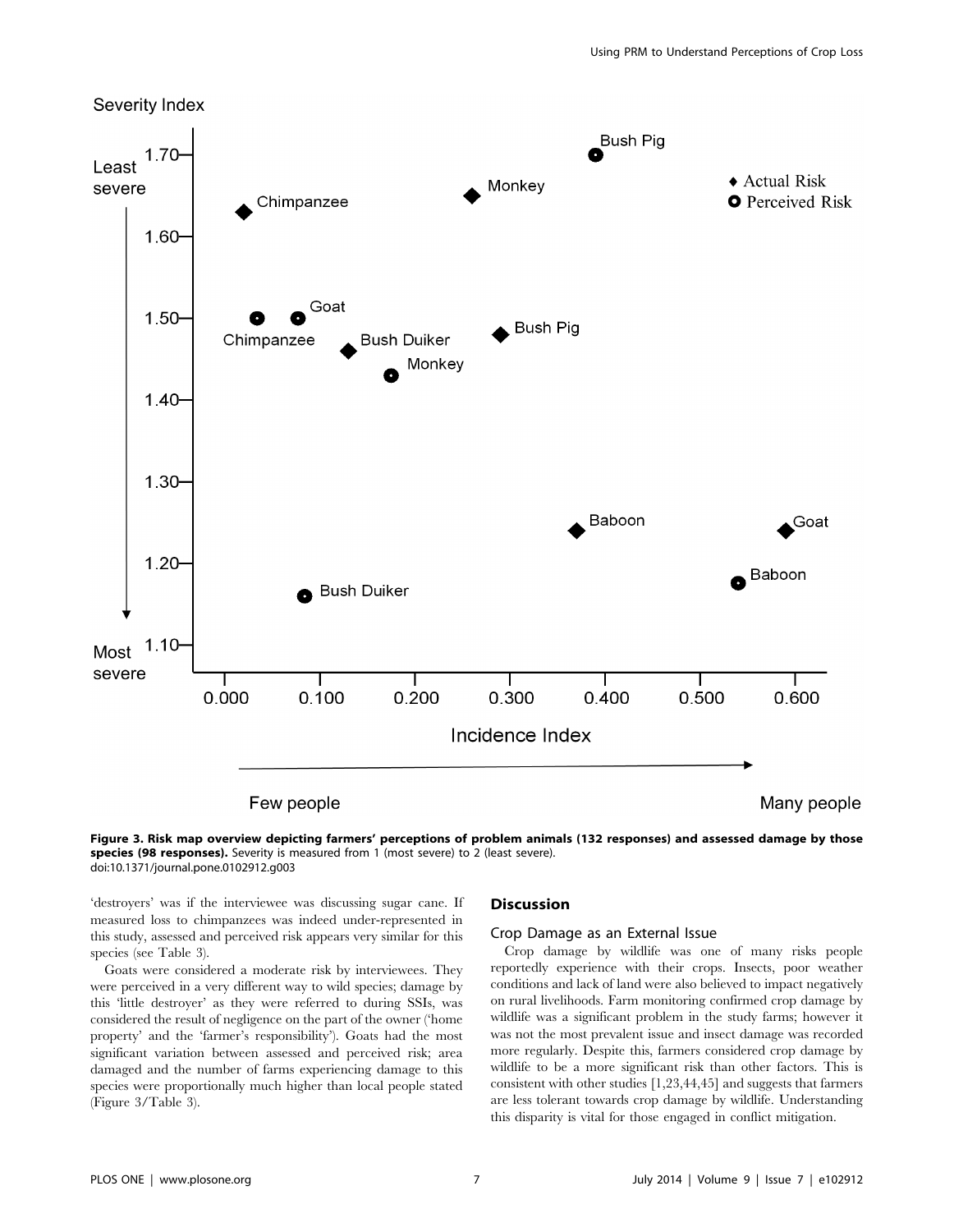Table 3. Assessed and perceived risk index for key animal species.

| <b>Species</b>                                 | <b>Perceived Severity</b><br><b>Index</b> | <b>Assessed Severity</b><br><b>Index</b> | Variance | <b>Perceived Incidence</b><br><i><b>Index</b></i> | <b>Assessed Incidence</b><br><i><b>Index</b></i> | Variance |
|------------------------------------------------|-------------------------------------------|------------------------------------------|----------|---------------------------------------------------|--------------------------------------------------|----------|
| Baboon (Papio anubis)                          | 1.17                                      | 1.24                                     | $+P$     | 0.54                                              | 0.37                                             | $+P$     |
| Wild Pig (Potamochoerus sp.)                   | 1.70                                      | 1.48                                     | $+A$     | 0.39                                              | 0.29                                             | $+P$     |
| Monkey (Cercopithecus & Colobus spp.)          | 1.43                                      | 1.65 <sup>1</sup>                        | $+P$     | 0.17                                              | 0.26 <sup>1</sup>                                | $+A$     |
| Bush Duiker (Sylvicapra grimmia)               | 1.16                                      | 1.46                                     | $+P$     | 0.08                                              | 0.13                                             | $+A$     |
| Goat (Capra hircus)                            | 1.50                                      | 1.24                                     | $+A$     | 0.07                                              | 0.59                                             | $+A$     |
| Chimpanzee (Pan troglodytes<br>schweinfurthii) | 1.50                                      | 1.63 <sup>1</sup>                        | $+P$     | 0.03                                              | $0.02^{\circ}$                                   | $+P$     |

+ indicates the highest factor (i.e., A = assessed or P = perceived risk). Severity index measured from 1 (most severe) to 2 (least severe) and incidence from 0 to 1 (most reported).

<sup>1</sup>Assessed severity and incidence indexes are conservative for chimpanzee and monkey due to fruit and sugar cane not being included in estimates of damage area. doi:10.1371/journal.pone.0102912.t003

Like damage from termites, birds, thieves, and weather, crop damage by large vertebrates can be defined as an 'external' agricultural issue, and an outside influence that physically enters and manipulates the agricultural domain. In contrast, soil fertility, planting strategies and farming methods are 'internal' problems that originate and proliferate from within the farm boundary. In this study, external agricultural issues were perceived as more severe than those internal to the farm, as has also been reported in other studies around BFR. For example, Tweheyo et al. [33] found that poor sowing and fire (usually started by the farmer from within the field) were considered to be less problematic than wildlife, drought and insects.

One of the most pervasive determinants of a high perception of risk, as outlined in Fitchen et al. is if the threat is believed to be external to the community [46]. This has also been found at other sites of conservation conflict; for example, jaguars were perceived to be a problem in Brazil where farmers believed, incorrectly, they were being introduced to the forest [47]. This heightened level of perceived risk regarding damage by wildlife may be because external agricultural problems are more difficult for the farmer to manage than internal issues. For example, nocturnal animals are often tolerated less than diurnal species because farmers cannot adequately protect against depredations [7,17]. Furthermore, despite significant damage, goats in this study were only considered a moderate risk. This could be due to the animal's economic and cultural importance or because farmers perceive themselves better able to manage damage through tethering the animals away from crops or through institutional methods of compensation [17,25,48]. This contrasts with damage from wildlife which is not compensated and is influenced primarily by proximity to a protected area. Frustration at this additional, unfair, burden [2], and a perceived inability to manage crop damage, may raise risk perceptions and reduce tolerance for wildlife at this site.

## Crop Damage as an Associated Issue

Alternatively, or additionally, crop damage by wildlife may be perceived as a particularly severe risk around BFR because of its association with other issues that can limit agricultural yield, in addition to social and economic development, as found by Inskip et al. [28]. For example, loss of food can cause famine and lack of income resulting in poor health, fewer educational opportunities and a delay in community level development.

Focus group discussions also indicated that many risks were intrinsically linked with one another. For example, lack of land was given as a reason for planting crops next to the forest edge. Land shortages force local people to adopt high risk planting strategies especially if other areas of the farm have become exhausted from intensive agricultural use; soil fertility was perceived to be better at the forest margin. Farmers were aware of the increased risk of crop damage by wildlife through this practice although, surprisingly, many considered it prudent to plant maize in these areas. They stated that as a seasonal crop, maize was only vulnerable for short periods of the year (8–12 weeks) and guarding intensity could be increased accordingly. However, if cassava were grown at the forest edge rather than closer to the house it would require guarding for 18 months or more, which was beyond the capabilities of the average household. It highlights the importance of understanding if and how risks are linked together as opposed to considering them as isolated entities [14,16,28].

#### Perceptions of Specific Animal Species

Chimpanzees were the only species in this study to have comparable assessed and perceived risk results and be considered in a predominately positive manner. However, some respondents were afraid of chimpanzees and were reluctant to adopt crop protection strategies due to their possible aggressive behaviour, as has been seen elsewhere [49]. This is a potential concern for conservation locally because people are likely to become intolerant of a situation they cannot control. It is particularly relevant for those growing sugar cane as the potential for greater economic loss appears to have created negative attitudes toward this endangered primate [50,51].

Perceptions of other crop foraging species were more mixed. For example, views of baboons and wild pig were very negative amongst this sample living and/or working on the forest edge, as noted around Kibale National Park, Uganda [5]. These farmers were generally more vulnerable from incursions by wild species [37]. However, as mentioned previously, goats were not perceived to be a problem and yet many farms experienced damage from these animals [52]; indeed the biggest variation between assessed and perceived loss occurred for this species. This could be due to comparatively inconspicuous damage patterns (goats eat predominately leaves) and their importance economically and culturally [52]. It could also reflect the fact that local people perceive goats to be the 'farmer's responsibility' therefore easier to control than wild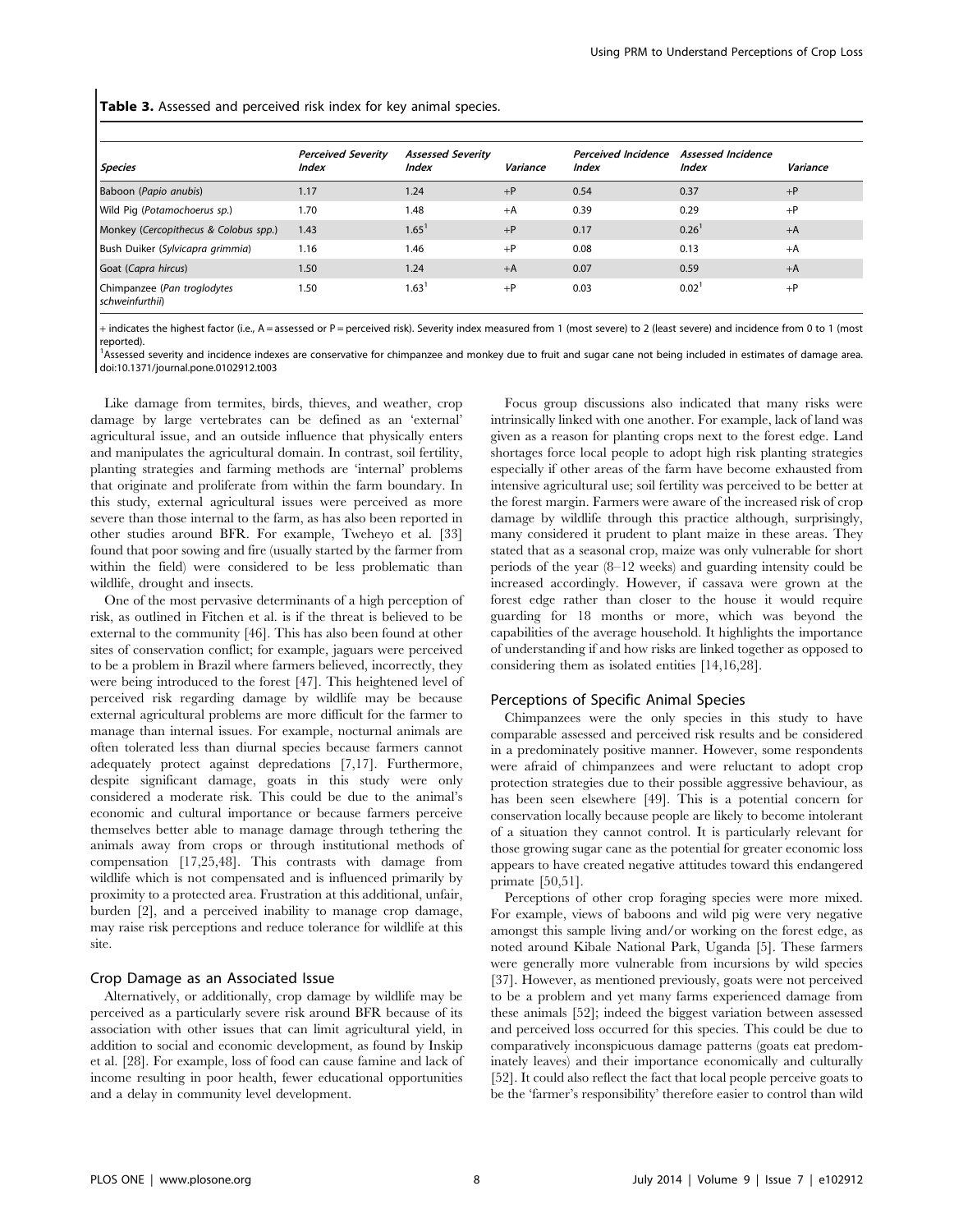species. Value judgments appear to be influenced by a complex combination of variables.

Body size is important when examining perceptions of species causing crop damage [2]. Large animals tend to be blamed disproportionately for crop damage [7,53,54], perhaps because they are visually intimidating, and can cause considerable amounts of loss [55]. Large animals are also an obvious and detectable risk unlike 'invisible' threats to human health, for example, water contaminants [46]. However, body size does not adequately explain the differential perceptions of crop foraging species at this site. For example, chimpanzees are the largest primate in this study and yet were perceived more positively than baboons. It is possible this view was due to knowledge of their protected status. However, the language used to describe this species suggests it is more to do with an anthropomorphised understanding of their feeding behaviour [18].

Chimpanzees foraging on food crops were described as behaving in a considerate manner, only taking what they needed. Bush duikers were also considered 'respectful' and 'disciplined' in the way they utilized human foods. Both species were believed to control the amount and part of crops taken, only removing fruits or leaves as required. This was in sharp contrast to the negative perceptions of wilfully 'greedy' baboons and 'destructive' wild pigs It is interesting that farmers underestimate the severity of wild pig damage proportional to other species that caused damage. However, we suggest this is more likely indicative of an extreme response to crop damage by other animals e.g., baboons, rather than a misunderstanding of wild pig damage.

Crop foraging behaviour of monkeys (blue monkey, red-tailed monkey and black and white colobus) also appeared to be more acceptable to local people. The majority of farmers perceived them to be 'thieves', a term used in other situations where monkeys and people are in close proximity [44,56], yet many described them as 'clever', damaging crops individually and making quick, opportunistic forays into agricultural areas. This perceived selectivity was tolerated unlike the highly visible damage by baboons and wild pigs. Additionally, as pith eaters, baboons chew the immature stems of crops e.g., maize [37,48]. By utilizing plant parts that are unsuitable for human consumption yet integral to plant survival to maturity, they are believed to be 'wasteful', destroying 'even what they do not eat'. Similar findings have been reported for other sites and species [24,35,57,58] reflecting ways in which social rules and human values are imposed upon wild animals [18,59].

#### PRM

This study highlights how PRM can help researchers to identify and explore perceptions of risk at sites with potentially negative human-wildlife interactions. The four villages sustained crop damage from a variety of different factors, however quantification of loss alone would be overly simplistic and could have led to ineffective and inappropriate mitigation strategies. For example, while goats are clearly a major problem in this area, focussing on loss to domestic species without understanding perceptions could heighten tension and be interpreted by local people as a diversionary tactic by wildlife authorities [52]. Extending Smith et al.'s method [14] to compare assessed and perceived risks proportionally to one another alongside other qualitative methods allows for a more holistic view of human-wildlife interactions and their perceived relationship with other factors [14,28]. For example, PRM results from this study identified baboons as a priority concern for local farmers, informing the development of crop protection tools designed specifically to reduce foraging opportunities for baboons on farms [60]. However, as this study

has highlighted, wildlife managers and researchers may also need to address associated issues of land availability and ownership [26,28] alongside livestock husbandry strategies. This will require long term intervention and collaboration across a number of disciplines and agencies.

## Conclusions

PRM provides a simple, but effective tool to explore how people perceive and prioritise the threat of crop damage by wildlife. It is inexpensive, requires little technical knowledge, and can be used across a range of sites and with different literacy levels [28]. Additionally, the results are in a format that are easy to communicate to stakeholders [14]. This paper demonstrates how this very easy to use and cost effective method can help to identify and explore the complexity of the relationship between measured and perceived crop damage. Previous studies that use PRM to examine human-wildlife interactions have focused on exploring perceptions without considering assessed risk [16,28]. While these studies have value, both elements are required in order to fully understand and potentially mitigate a human-wildlife conflict scenario. Kahler et al. [31] used GIS to examine and compare perceived and documented risk of poaching in Namibia. While using PRM to understand the spatial relationships of risk is very important [14], analysis using GIS frequently requires expensive software and specific analytical skills [61]. We believe the value of PRM lies in its accessibility and we understand that this study is the first time that PRM has been used to compare assessed and perceived risk using the same method.

It is very unlikely that simply reducing crop damage without understanding people's perceptions will lead to conflict resolution [26]. However, when used in conjunction with monitoring of crop damage incurred, this method can help researchers and practitioners understand how local people perceive risks to their agricultural productivity and thus assist in designing effective, targeted conflict mitigation where required [14,28,29]. It can also assist in the identification of key stakeholders; seldom can all the affected community be involved in mitigation interventions and practitioners need to ensure that they are engaging the 'right' people and not just displacing the problem [26].

PRM also provides an opportunity to make standardised comparisons across sites, to help identify commonalities and differences, as a first step to examining the degree to which different conflict mitigation techniques might be transferable between different sites or conflict scenarios. It is undoubtedly a simple method but one that has potential to contribute significantly to our understanding of human-wildlife relationships and people's perceptions of risks associated with those interactions. Consequently PRM has the potential to be a useful analytical tool for wildlife management and conservation science.

## Acknowledgments

A research permit was granted through the Ugandan National Council for Science and Technology and the Uganda Wildlife Authority. We are very grateful to the village chairmen, and the people of the villages of Kyempunu, Nyabyeya II, Fundudolo and Nyakafunjo, who granted permission for research in their village lands, who participated in the interviews and focus groups, and who have made both of us feel welcome over the years. The staff of the Budongo Forest Project provided invaluable support and friendship in the field. Special thanks are also due to the field assistants without whom this research would not have been possible, namely Ruthlen Atugonza, Jackson Okuti, Mawa Diedonne and Geoffrey Okethuwengu. We are particularly grateful to Mawa who was an exceptional person and a very good friend to us both. We also thank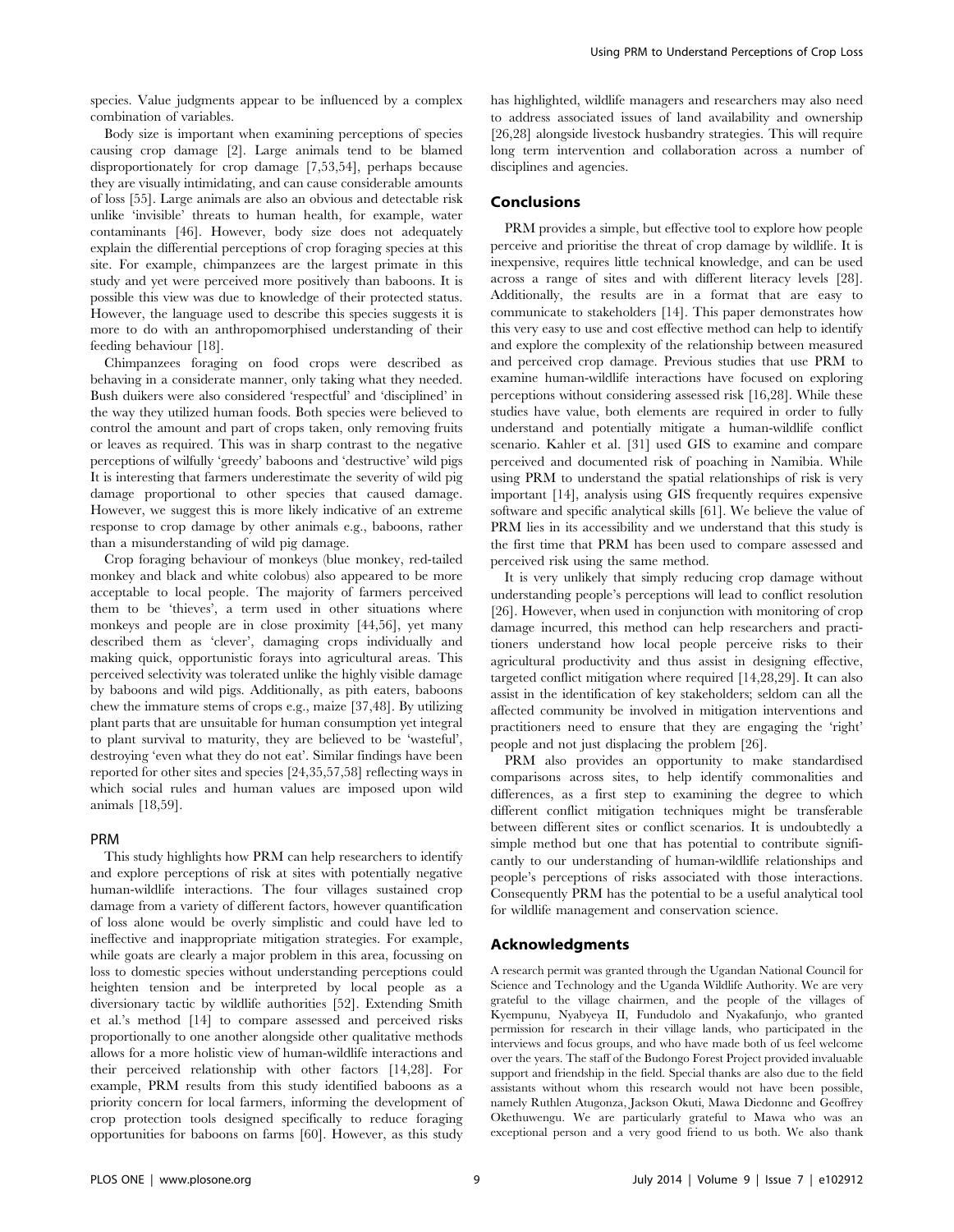Drs Graham Wallace, Matt McLennan, and Catrina Mackenzie and three anonymous reviewers for their comments on earlier drafts.

#### References

- 1. Hill CM (1997) Crop-raiding by wild vertebrates: the farmers' perspective in an agricultural community in western Uganda. International Journal of Pest Management 43: 77–84.
- 2. Naughton-Treves L, Treves A (2005) Socioecological factors shaping local support for wildlife in Africa. In: Woodroffe R, Thirgood S, Rabinowitz A, editors. People and Wildlife: Conflict or Co-existence? Cambridge: Cambridge University Press. pp. 253–279.
- 3. Ogra MV (2008) Human-wildlife conflict and gender in protected area borderlands: A case study of costs, perceptions and vulnerabilities from Uttarakhand (Uttaranchal), India. Geoforum 39: 1408–1422.
- 4. Jadhav S, Barua M (2012) The elephant vanishes: Impact of human-elephant conflict on people's wellbeing. Health and Place 18: 1356–1365.
- 5. Mackenzie CA, Ahabyona P (2012) Elephants in the garden: Financial and social costs of crop raiding. Ecological Economics 75: 72–82.
- 6. Newmark WD, Leonard NL, Sarike HI, Gamassa DM (1993) Conservation attitudes of local people living adjacent to five protected areas in Tanzania. Biological Conservation 63: 177–185.
- 7. Hill CM (2004) Farmers' perspectives of conflict at the wildlife-agriculture boundary: some lessons learned from African subsistence farmers. Human Dimensions of Wildlife 9: 279–286.
- 8. Linkie M, Dinata Y, Nofrianto A, Leader-Williams N (2007) Patterns and perceptions of wildlife crop raiding in and around Kerinci Seblat National Park, Sumatra. Animal Conservation 10: 127–135.
- 9. Campbell-Smith G, Simanjorang HVP, Leader-Williams N, Linkie M (2010) Local attitudes and perceptions toward crop-raiding by orangutans (Pongo abeli) and other non-human primates in Northern Sumatra, Indonesia. American Journal of Primatology 71: 1–11.
- 10. Jhala YV (1993) Damage to sorghum crop by blackbuck. International Journal of Pest Management 39: 23–27.
- 11. Alexander SE (2000) Resident attitudes towards conservation and black howler monkeys in Belize: The Community Baboon Sanctuary. Environmental Conservation 27: 341–350.
- 12. Lee PC, Priston NEC (2005) Human attitudes to primates: perceptions of pests, conflict and consequences for primate conservation. In: Paterson JD, Wallis J, editors. Commensalism and Conflict: The Human Primate Interface. Norman, Oklahoma: American Society of Primatologists. pp. 1–23.
- 13. Riley EP, Priston NEC (2010) Macaques in farms and folklore: Exploiting the human-nonhuman primate interface in Sulawesi, Indonesia. American Journal of Primatology 71: 1–7.
- 14. Smith K, Barrett CB, Box P (2000) Participatory risk mapping for targeting research and assistance: with an example from East Africa. World Development 28: 1945–1959.
- 15. Slovic P (1987) Perception of risk. Science 236: 280–285.
- 16. Baird TD, Leslie PW, McCabe JT (2009) The Effect of Wildlife Conservation on Local Perceptions of Risk and Behavioral Response. Human Ecology 37: 463– 474.
- 17. Naughton-Treves L (1998) Predicting Patterns of Crop Damage by Wildlife around Kibale National Park, Uganda. Conservation Biology 12: 156–168.
- 18. Hill CM, Webber AD (2010) Perceptions of nonhuman primates in humanwildlife conflict scenarios. American Journal of Primatology 71: 1–6.
- 19. Weladji RB, Tchamba MN (2003) Conflict between people and protected areas within the Benoue Wildlife Conservation Area, North Cameroon. Oryx 37: 72– 79
- 20. Jackson RM, Wangchuck R (2004) A community-based approach to mitigating livestock depredation by snow leopards. Human Dimensions of Wildlife 9: 307– 316.
- 21. Van Vuren D, Smallwood KS (1996) Ecological management of vertebrate pests in agricultural systems. Biological Agriculture and Horticulture 13: 39–62.
- 22. Salafsky N (1993) Mammalian use of a buffer zone agroforestry system bordering Gunung Palung National Park, West Kalimantan, Indonesia. Conservation Biology 7: 928–933.
- 23. Siex KS, Struhsaker TT (1999) Colobus monkeys and coconuts: a study of perceived human-wildlife conflicts. Journal of Applied Ecology 36: 1009–1020.
- 24. Knight J (1999) Monkeys on the move: the natural symbolism of the peoplemacaque conflict in Japan. Journal of Asian Studies 58: 622–647.
- 25. Hill CM (2005) People, crops and primates: a conflict of interests. In: Paterson JD, Wallis J, editors. Commensalism and conflict: The human-primate interface. Norman, Oklahoma: American Society of Primatologists. pp. 40–59.
- 26. Dickman AJ (2010) Complexities of conflict: the importance of considering social factors for effectively resolving human-wildlife conflict. Animal Conservation 13: 458–466.
- 27. Treves A, Wallace RB, Naughton-Treves L, Morales A (2006) Co-managing human-wildlife conflicts: A review. Human Dimensions of Wildlife 11: 383–396.

## Author Contributions

Conceived and designed the experiments: ADW CMH. Performed the experiments: ADW. Analyzed the data: ADW. Wrote the paper: CMH ADW.

- 28. Inskip C, Ridout M, Fahad Z, Tully R, Barlow A, et al. (2013) Human-Tiger Conflict in Context: Risks to Lives and Livelihoods in the Bangladesh Sundarbans. Human Ecology 41 L169–186.
- 29. Gore ML, Wilson RS, Siemer WF, Wieczorek Hudson H, Clarke CE, et al. (2009) Application of Risk Concepts to Wildlife Management. Human Dimensions of Wildlife 14: 301–313.
- 30. Quinn CH, Huby M, Kiwasila H, Lovett JC (2003) Local perceptions of risk to livelihood in semi-arid Tanzania. Journal of Environmental Management 68: 111–119.
- 31. Kahler JS, Roloff GJ, Gore ML (2013) Poaching Risks in Community-Based Natural Resource Management. Conservation Biology 27: 177–186.
- 32. ASA (1999) Ethical guidelines for good research practice. Association of Social Anthropologists of the UK and Commonwealth.
- 33. Tweheyo M, Hill CM, Obua J (2005) Patterns of crop raiding by primates around Budongo Forest Reserve, Uganda. Wildlife Biology 11: 237–247.
- 34. Webber AD (2006) Primate Crop Raiding in Uganda: actual and perceived risks around Budongo Forest Reserve [PhD]. Oxford: Oxford Brookes University.
- 35. Naughton-Treves L (1997) Farming the forest edge: Vulnerable places and people around Kibale National Park, Uganda. The Geographical Review 87: 27–46.
- 36. Birbili M (2000) Translating from One Language to Another. Guildford: University of Surrey.
- 37. Hill CM (2000) A conflict of interest between people and baboons: crop raiding in Uganda. International Journal of Primatology 21: 299–315.
- 38. Wallace GE, Hill CM (2012) Crop damage by primates: Quantifying the key parameters of crop-raiding events. PLoS ONE 7: e46636.
- 39. Bloor M, Frankland J, Thomas M, Robson K (2001) Focus Groups in Social Research. London: Sage.
- 40. Kreuger RA, Casey MA (2000) Focus groups: a practical guide for applied research. Thousand Oaks: Sage Publications Inc.
- 41. Bryman A (2000) Interviewing in qualitative research. In: Bryman A, editor. Social research methods. Oxford: Oxford University Press. pp. 312–333.
- 42. Mitchell J, Slim H (1991) Listening to rural people in Africa: the semi-structured interview in rapid rural appraisal. Disasters 15: 68–72.
- 43. Brown M, Wyckoff-Baird B (1992) Designing Integrated conservation and development projects. Washington DC: The Nature Conservancy and the World Resources Institute.
- 44. Priston NEC (2005) Crop raiding by Macaca ochreata brunnescens in Sulawesi: reality, perceptions and outcomes for conservation. [DPhil]. Cambridge: University of Cambridge.
- 45. Warren Y, Buba B, Ross CA (2007) Patterns of crop-raiding by wild and domestic animals near Gashaka Gumti National Park, Nigeria. International Journal of Pest Management 53: 207–216.
- 46. Fitchen J, Heath J, Fessenden-Raden J (1987) Risk perception in community context: a case study. In: Johnson B, Covello V, editors. The social and cultural construction of risk: essays on risk selection and perception AA Dordrect: D Reidel. pp. 31–54.
- 47. Conforti VA, de Azevedo FCC (2003) Local perceptions of jaguars (Pantera onca) and pumas (Puma concolor) in the Iguacu National Park Area, South Brazil. Biological Conservation 111: 215–221.
- 48. Warren Y (2003) Olive Baboons (Papio cynocephalus anubis): Behaviour, Ecology and Human Conflict in Gashaka Gumti National Park, Nigeria [PhD]: University of Surrey Roehampton. 347 p.
- 49. McLennan MR, Hill CM (2012) Troublesome neighbours: changing attitudes towards chimpanzees (Pan troglodytes) in a human-dominated landscape in Uganda. Journal for Nature Conservation 20: 219–227.
- 50. Reynolds V, Wallis J, Kyamanywa R (2003) Fragments, sugar, and chimpanzees in Masindi District, western Uganda. In: Marsh LK, editor. Primates in fragments: ecology and conservation. New York: Kluwer Academic/Plenum Publishers. pp. 309–320.
- 51. Paterson JD (2005) Primate and human interaction in Masindi District, Uganda. In: Paterson JD, Wallis J, editors. Commensalism and conflict: The humanprimate interface. Norman, Oklahoma: American Society of Primatologists. pp. 76–89.
- 52. Webber AD (2010) Assessing the impact of domestic goat damage upon maize yield in a Ugandan subsistence farming context. international Journal of Pest Management 56: 9–14.
- 53. De Boer WF, Baquete DS (1998) Natural resource use, crop damage and attitudes of rural people in the vicinity of the Maputo Elephant Reserve, Mozambique. Environmental Conservation 25: 208–218.
- 54. Okello MM (2005) Land use changes and human-wildlife conflicts in the Amboseli Area, Kenya. Human Dimensions of Wildlife 10: 19–28.
- 55. Sukumar R (1990) Ecology of the Asian elephant in southern India. II Feeding habits and crop raiding patterns. Journal of Tropical Ecology 6: 33–53.